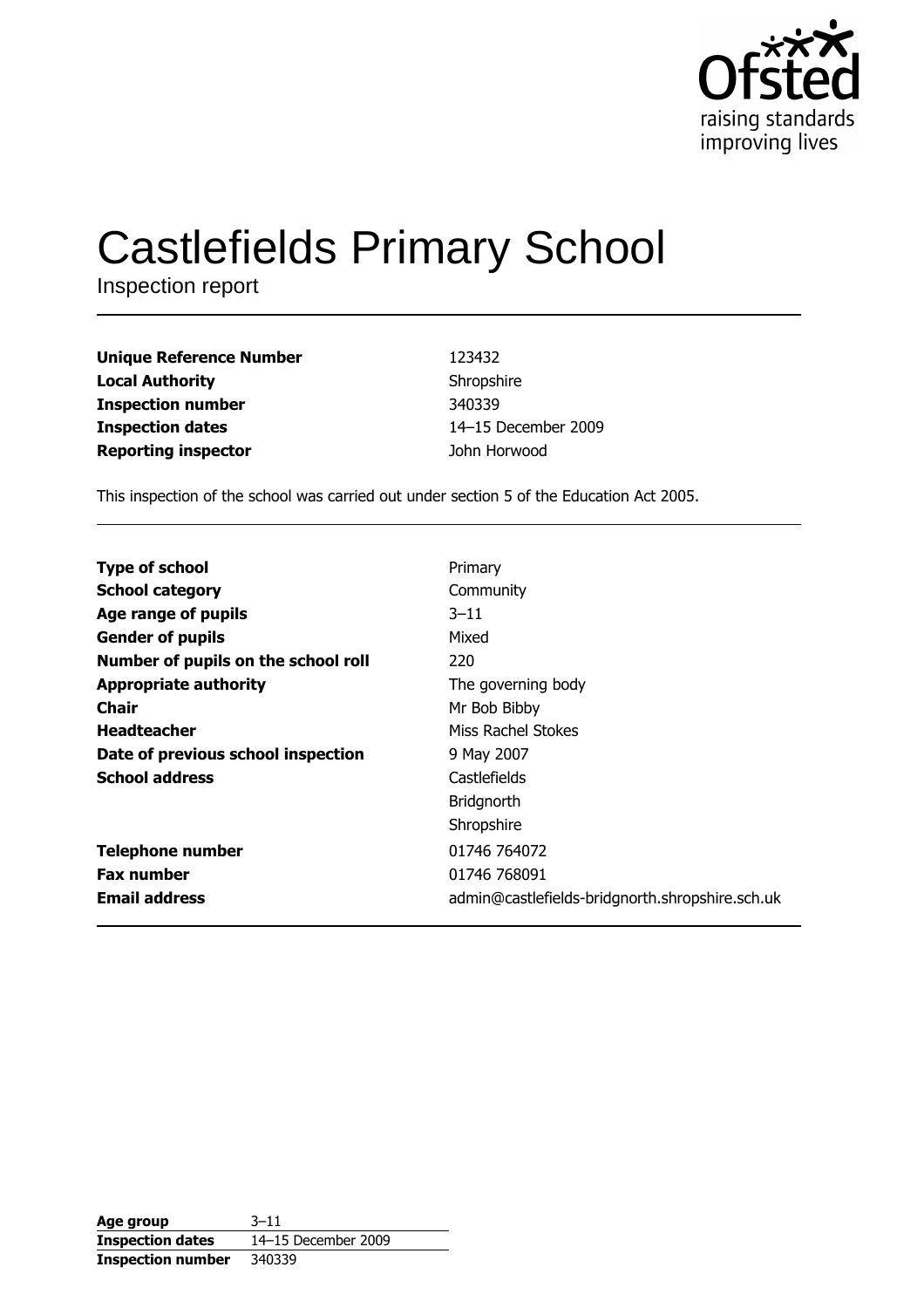The Office for Standards in Education, Children's Services and Skills (Ofsted) regulates and inspects to achieve excellence in the care of children and young people, and in education and skills for learners of all ages. It regulates and inspects childcare and children's social care, and inspects the Children and Family Court Advisory Support Service (Cafcass), schools, colleges, initial teacher training, work-based learning and skills training, adult and community learning, and education and training in prisons and other secure establishments. It rates council children's services, and inspects services for looked after children, safequarding and child protection.

Further copies of this report are obtainable from the school. Under the Education Act 2005, the school must provide a copy of this report free of charge to certain categories of people. A charge not exceeding the full cost of reproduction may be made for any other copies supplied.

If you would like a copy of this document in a different format, such as large print or Braille, please telephone 08456 404045, or email enquiries@ofsted.gov.uk.

You may copy all or parts of this document for non-commercial educational purposes, as long as you give details of the source and date of publication and do not alter the documentation in any way.

Royal Exchange Buildings St Ann's Square Manchester M2 7LA T: 08456 404045 Textphone: 0161 618 8524 E: enquiries@ofsted.gov.uk W: www.ofsted.gov.uk © Crown copyright 2009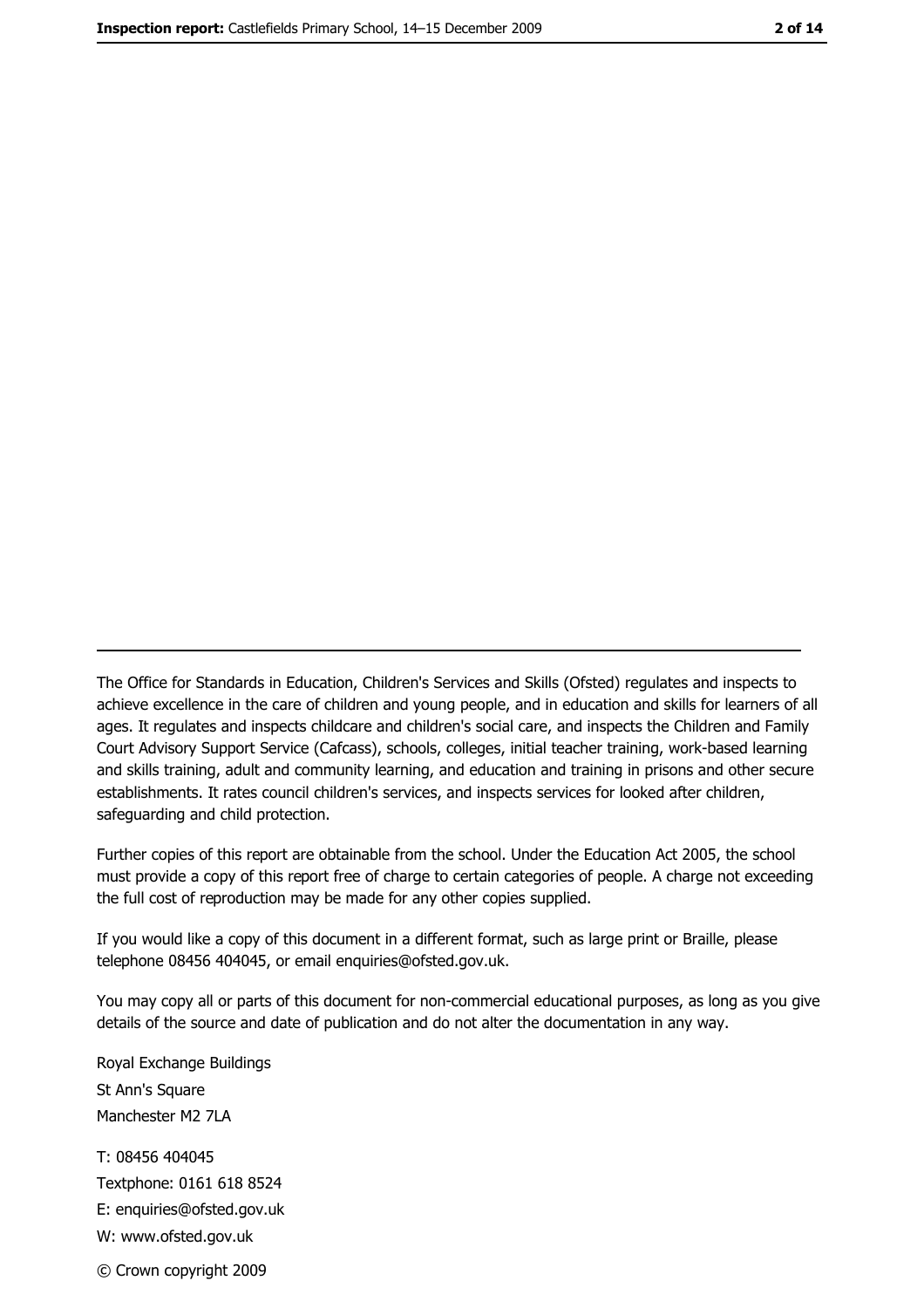# **Introduction**

This inspection was carried out by three additional inspectors. They visited 14 lessons and held meetings with governors, staff, parents and groups of pupils. They observed the school's work and looked at a range of documents, including pupils' work, school policies, progress records, minutes of meetings and 69 parent questionnaire responses.

The inspection team reviewed many aspects of the school's work. It looked in detail at the following:

- the progress currently being made throughout the school including those with  $\blacksquare$ special educational needs and/or disabilities
- whether there is a consistent variation between the attainment of boys and girls  $\blacksquare$
- what is being done to improve the quality of teaching
- the impact of the school's work on community cohesion.  $\blacksquare$

# **Information about the school**

This is an average size primary school where almost all pupils are from White British backgrounds. The percentage of pupils eligible for free school meals is lower than average. The school has a below average proportion of pupils who have special needs and/or disabilities, the majority having specific learning difficulties or physical disabilities. Early Years Foundation Stage provision is provided in a Reception class and a Nursery. Among the awards obtained are the Activemark and Healthy School status.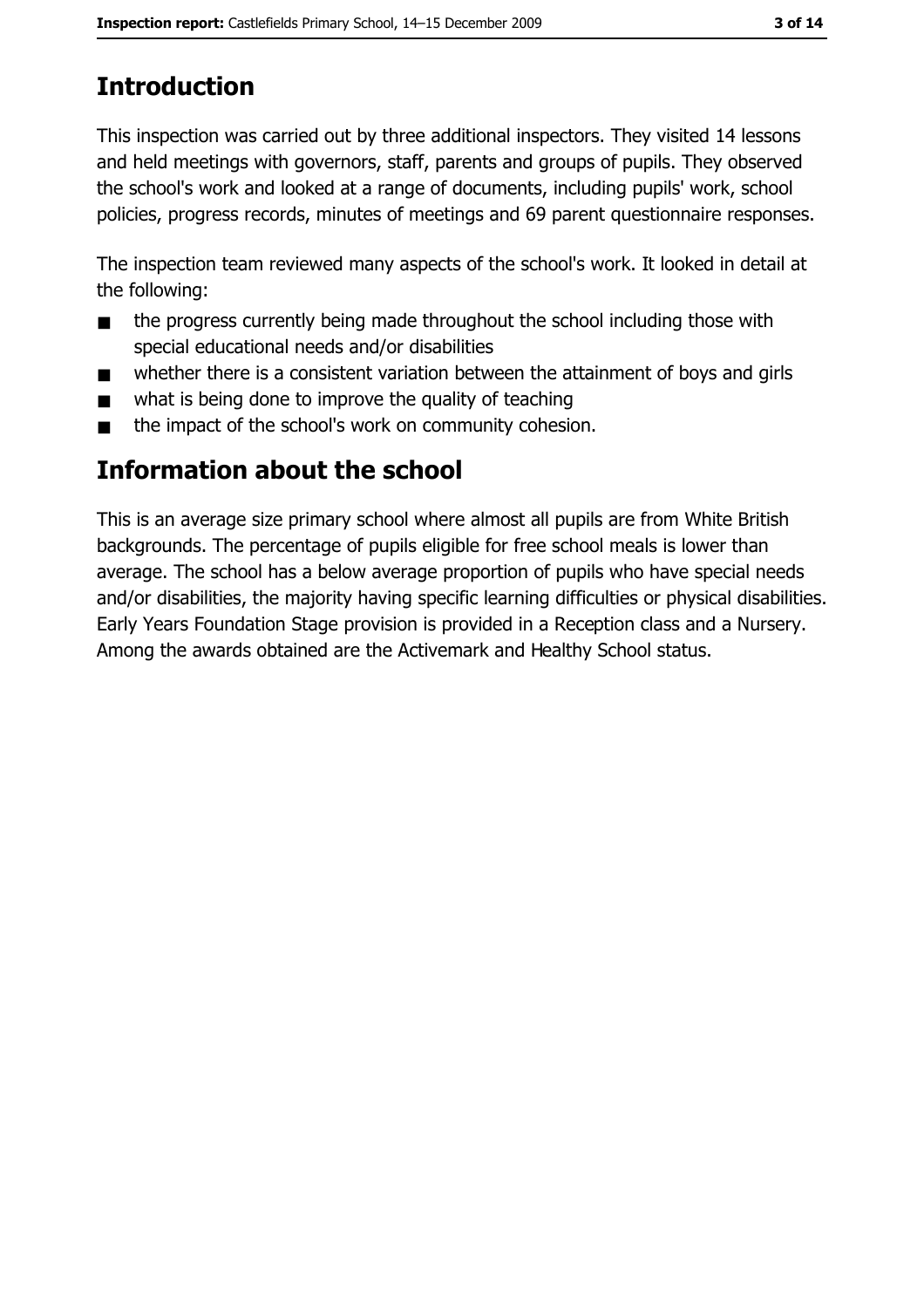# **Inspection judgements**

# Overall effectiveness: how good is the school?

#### The school's capacity for sustained improvement

## **Main findings**

Castlefields provides its pupils with a good education. Children currently enter the Early Years Foundation Stage with expected skills for their age. Standards attained by the end of Year 6 vary according to pupils' starting points and in 2009, pupils reached broadly average standards from their lower attainment on entry. All pupils make good progress due to good teaching, supported by a learning environment where pupils say they feel safe and enjoy their work as a result of very good relationships with teachers and each other. They also develop good personal and social skills.

Most lessons seen during the inspection were good and none were inadequate. Teachers plan their lessons well to make them interesting with good quality resources and good use of information and communication technology to help motivate pupils. In the better lessons, good pace and challenge for all pupils aids their learning. In a few other lessons teachers do not make good use of the assessment information they have about what pupils already know to match the work to the varying needs within the class. As a result opportunities can be missed to push more-able on at a faster rate. Marking of pupils' work is regular and pupils confirm that they get good advice on how to improve. They do not, however, know how well they are doing because they are not given sufficiently clear targets to enable them to compare their performance to what is expected.

The leadership and management of the school are good. Self-evaluation is rigorous and leaders accurately identify the strengths and areas for development in the school. There has been a clear focus on improving teaching to raise standards and although the use of assessment data in the classroom is still variable it is steadily improving as a result of training. The development of the 'forest classroom' has had a significant impact on both enjoyment and learning. Continuing improvement in pupils' progress also demonstrates that the school has a good capacity to improve further. The school is harmonious and has good involvement with the local community. However, pupils have few opportunities to share experiences with those from other communities around the country and so develop a greater understanding of cultural diversity.

## What does the school need to do to improve further?

- Improve pupils' learning by  $\blacksquare$ 
	- making consistent use of assessment data to ensure activities are always matched to pupils' abilities, particularly for the more-able
	- using targets effectively to ensure pupils understand how well they are doing and how to improve.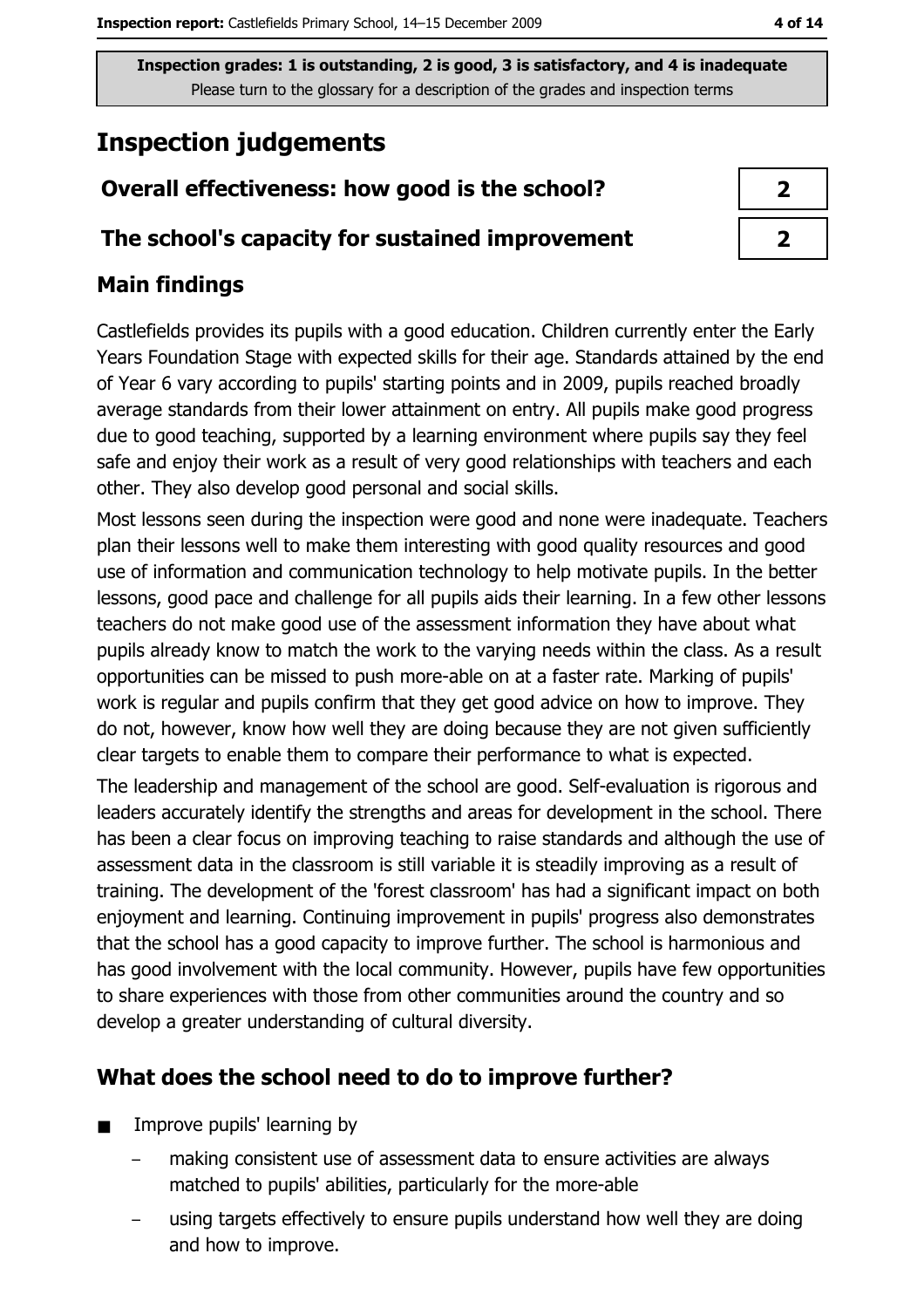Establish more links with other education and faith establishments to develop pupils' understanding of other communities nationally.

#### **Outcomes for individuals and groups of pupils**



All pupils make good progress from their starting points as a result of help from the teacher and the teaching assistants. The school's tracking data shows that all year groups are making similar progress over time. There are no significant variations in achievement in different subjects. There are temporary differences in progress made between boys and girls in some year groups but there is no consistent school-wide trend. Pupils with special educational needs and physical disabilities make good progress because of the additional support they get. The most-able pupils make slightly slower, though still good, progress overall. All pupils are well-prepared for their future well-being because of their good understanding of key skills including information and communication technology.

Pupils achieve well in the classroom and say they enjoy their learning in all subjects. They particularly like practical activities and the 'forest classroom'. For example, in a good Year 1 lesson pupils really enjoyed the excellent opportunity to work in a natural environment and concentrated very well on the challenging and interesting activities to enhance their construction skills. Pupils work well together and listen to each others' contributions. Their behaviour is good, both in and out of lessons. They say bullying is rare but dealt with effectively by staff. There have been no exclusions in recent years. Attendance is above the national average.

Pupils take care of themselves and each other in all their activities. They adopt healthy lifestyles by eating healthy food and participating well in sport. They make a good contribution to the school community through the school council and by helping in classrooms. They interact well with the local community and they were enthusiastic in their preparation for their concert to be attended by families and other people from outside the school. Pupils' multicultural understanding is a relative weakness within their good overall spiritual, moral, social and cultural development.

These are the grades for pupils' outcomes

The grades for attainment and attendance are: 1 is high; 2 is above average; 3 is broadly average; and 4 is low.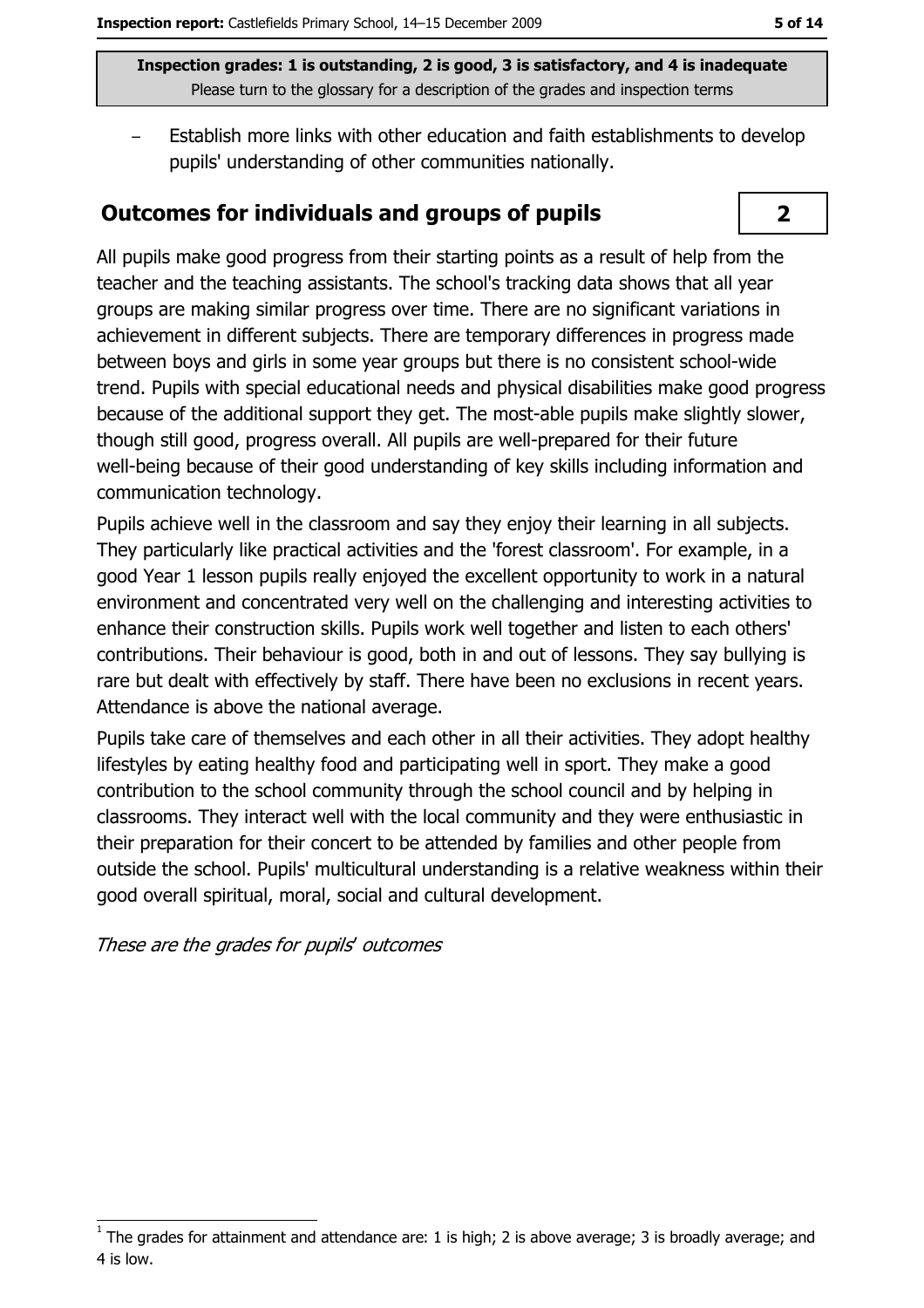| Pupils' achievement and the extent to which they enjoy their learning                                                     | $\mathbf{2}$            |
|---------------------------------------------------------------------------------------------------------------------------|-------------------------|
| Taking into account:<br>Pupils' attainment <sup>1</sup>                                                                   | 3                       |
| The quality of pupils' learning and their progress                                                                        | $\mathcal{P}$           |
| The quality of learning for pupils with special educational needs and/or<br>disabilities and their progress               | $\overline{2}$          |
| The extent to which pupils feel safe                                                                                      | $\overline{\mathbf{2}}$ |
| <b>Pupils' behaviour</b>                                                                                                  | $\mathbf{2}$            |
| The extent to which pupils adopt healthy lifestyles                                                                       | $\overline{2}$          |
| The extent to which pupils contribute to the school and wider community                                                   | $\mathbf{2}$            |
| The extent to which pupils develop workplace and other skills that will<br>contribute to their future economic well-being | $\overline{\mathbf{2}}$ |
| Taking into account:                                                                                                      | 2                       |
| Pupils' attendance <sup>1</sup>                                                                                           |                         |
| The extent of pupils' spiritual, moral, social and cultural development                                                   | 2                       |

#### How effective is the provision?

Teachers demonstrate good subject knowledge and skilful behaviour management. They have very good relationships with pupils and ensure that progress is good in the vast majority of lessons. Teaching assistants provide good support throughout the school. In the few less effective lessons the content lacks fine tuning to challenge the most able pupils and teachers' use of assessment data to ensure activities are always matched to pupils' abilities is inconsistent. Not all teachers set targets effectively to ensure pupils understand how well they are doing and how to improve. A good curriculum caters well for all pupils, including those with special educational needs and/or disabilities. It provides pupils with a secure grounding in subjects and includes topics to link learning across subjects and to motivate pupils. There is a good focus on encouraging healthy lifestyles and pupils all learn French. They enjoy a good range of clubs and activities, which are well supported. Pupils really enjoy the opportunities provided by visits to the theatre and to the activity centre at Barmouth. Though target-setting for academic subjects is a weaker area, good arrangements are in place to guide and support pupils in their personal development. Sensitive and well-focused support is given to those who need extra help, including those with special educational needs and/or disabilities. Good procedures are in place to encourage good behaviour and maintain the above average attendance. Transition arrangements between the key stages and into the secondary school are very effective. Pupils say they are given good information and feel confident about the move.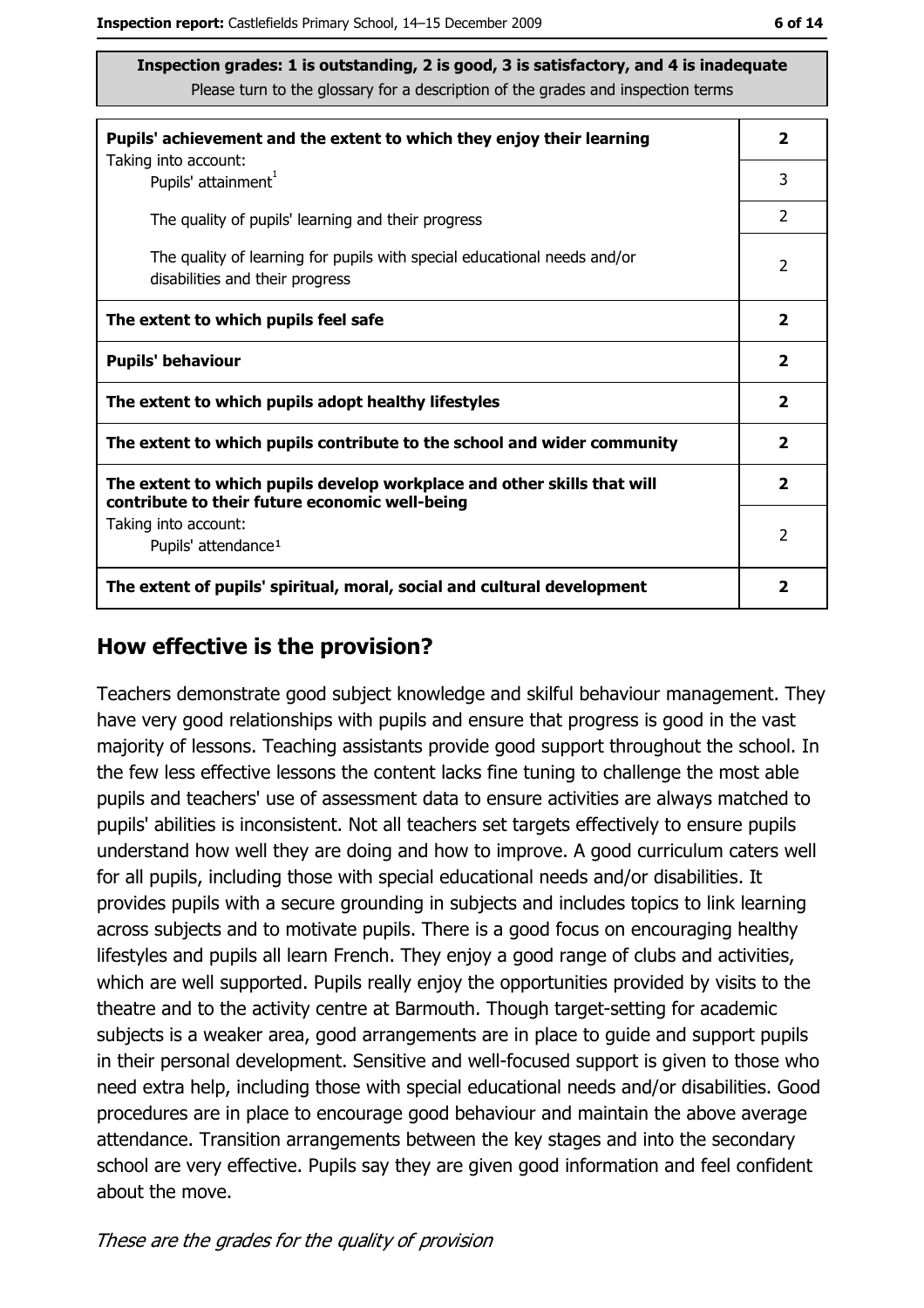| The quality of teaching                                                                                    |  |
|------------------------------------------------------------------------------------------------------------|--|
| Taking into account:<br>The use of assessment to support learning                                          |  |
| The extent to which the curriculum meets pupils' needs, including, where<br>relevant, through partnerships |  |
| The effectiveness of care, guidance and support                                                            |  |

#### How effective are leadership and management?

The headteacher has an accurate view of provision in the school and provides good leadership. Leaders are well supported in their drive and vision by all staff. Rising standards are being achieved through supporting teachers in developing their teaching skills whilst enabling them to plan jointly and share best practices. The school development plan is focused clearly on raising standards. All levels of management are involved in monitoring pupils' progress and outcomes through progress reviews that also identify where additional support is needed. Resources are well managed and good value for money is demonstrated by pupils making good progress. The school's work to promote equal opportunities and avoid discrimination ensures there is no significant underachievement by any groups of pupils. There is a strong commitment at all levels to ensure all pupils make the progress they should and fully participate in school life. There are good links with the secondary school to support curriculum provision and external agencies provide good support for the well-being of pupils. There are few links to local businesses at the present time.

Governors are experienced and provide good support and challenge. They understand what needs to be done in the school and have an effective partnership with the leadership team. The effectiveness with which the school promotes community cohesion is satisfactory. Senior leaders have a good understanding of the local community and have identified what needs to be done to increase pupils' understanding of the world around them. Although there are already some international links in place the plans to develop effective national links are at an early stage. Safeguarding procedures are well developed. All the required checks on adults who work in school have been made and diligently recorded. The school has been awarded the 'Safer School' status and staff are vigilant in their supervision of pupils using the shared grounds with the secondary school.

| The effectiveness of leadership and management in embedding ambition and<br>driving improvement                                                                     |  |
|---------------------------------------------------------------------------------------------------------------------------------------------------------------------|--|
| Taking into account:<br>The leadership and management of teaching and learning                                                                                      |  |
| The effectiveness of the governing body in challenging and supporting the<br>school so that weaknesses are tackled decisively and statutory responsibilities<br>met |  |

These are the grades for leadership and management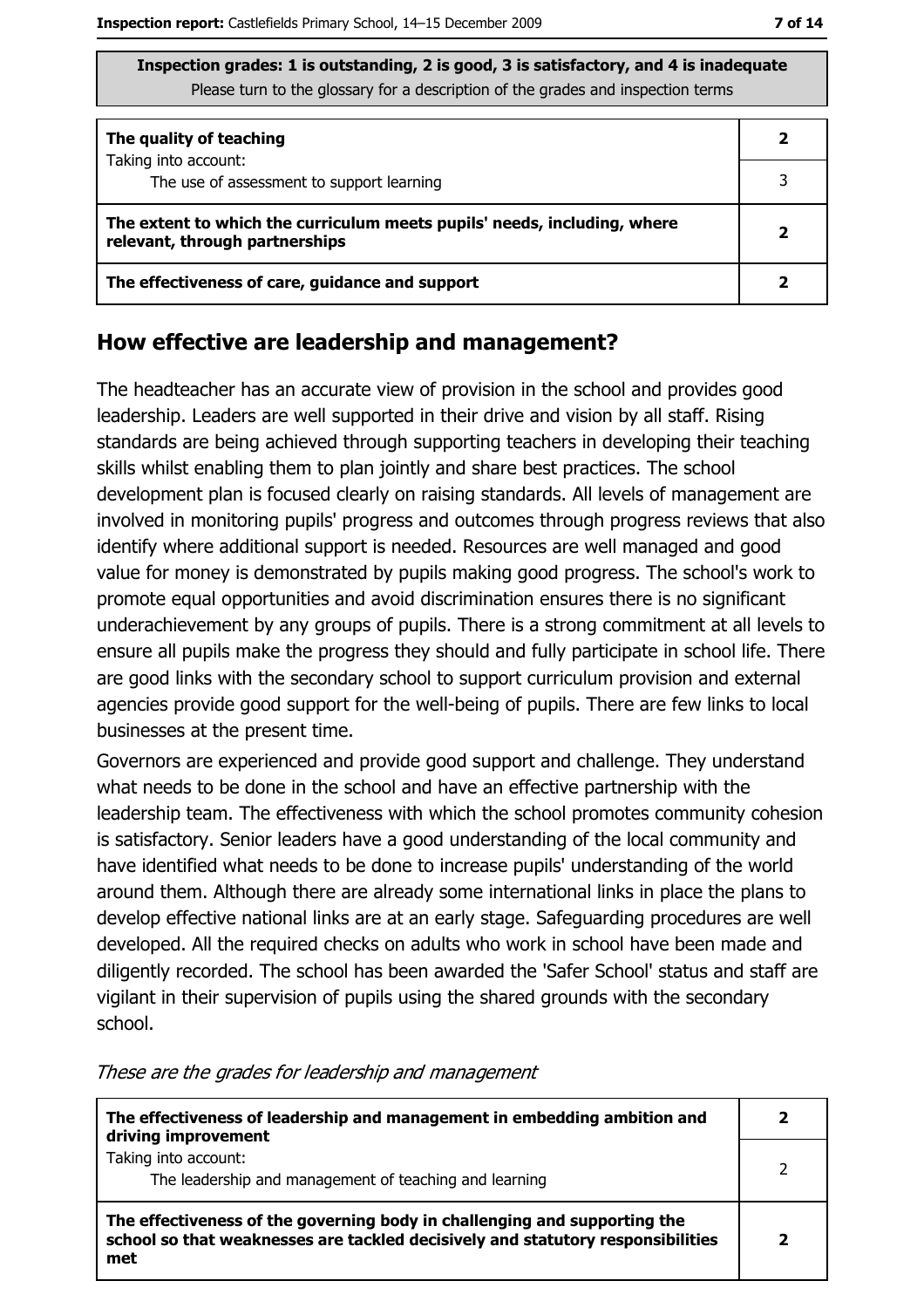| Inspection grades: 1 is outstanding, 2 is good, 3 is satisfactory, and 4 is inadequate<br>Please turn to the glossary for a description of the grades and inspection terms |                         |  |
|----------------------------------------------------------------------------------------------------------------------------------------------------------------------------|-------------------------|--|
| The effectiveness of the school's engagement with parents and carers                                                                                                       | $\mathbf{2}$            |  |
| The effectiveness of partnerships in promoting learning and well-being                                                                                                     | 2                       |  |
| The effectiveness with which the school promotes equality of opportunity and<br>tackles discrimination                                                                     | $\overline{\mathbf{2}}$ |  |
| The effectiveness of safeguarding procedures                                                                                                                               |                         |  |
| The effectiveness with which the school promotes community cohesion                                                                                                        | 3                       |  |
| The effectiveness with which the school deploys resources to achieve<br>2<br>value for money                                                                               |                         |  |

# **Early Years Foundation Stage**

The coordinator leads the Early Years Foundation Stage well and has ensured that good relationships exist with staff, parents and children. There are strong links with parents and carers and with Year 1 to help children settle and then move into the main school. Progress, which is regularly monitored is good as a result of good teaching. Children benefit from a good range of resources. They make good use of the forest classroom to extend their learning. Learning in the classroom is linked to that experienced outdoors to reinforce the children's understanding. Adults provide a broad range of activities to promote all areas of learning. Planning takes good account of children's differing needs. There is a good balance of adult-directed and child-initiated activities in both the Nursery and Reception. Occasionally during free choice activities a few children lose concentration and sometimes in class there are missed opportunities to let pupils talk at more length. Assessment information is used well to modify plans to meet individual needs.

Behaviour is good. All groups of children are happy, play and learn well together in a safe and caring environment. Their social skills are well-developed. Staff know the children well, are aware of any specific needs and all procedures to support the welfare of children are fully in place.

| <b>Overall effectiveness of the Early Years Foundation Stage</b>                             |  |
|----------------------------------------------------------------------------------------------|--|
| Taking into account:<br>Outcomes for children in the Early Years Foundation Stage            |  |
| The quality of provision in the Early Years Foundation Stage                                 |  |
| The effectiveness of leadership and management of the Early Years<br><b>Foundation Stage</b> |  |

These are the grades for the Early Years Foundation Stage

# **Views of parents and carers**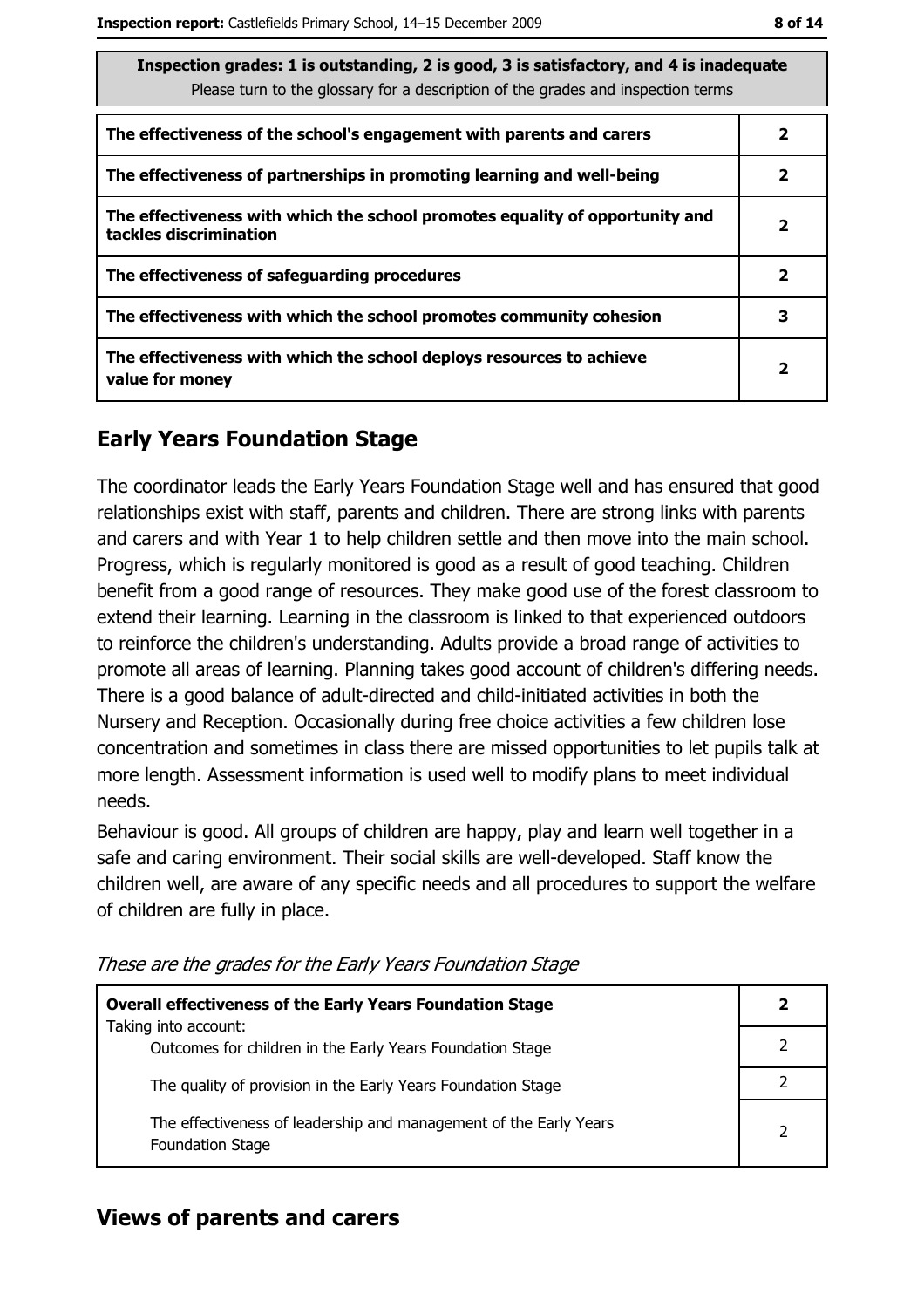Parents and carers are generally very happy with the school. A small minority have concerns over the information they receive about their child's progress and about the way the school deals with inappropriate behaviour. These concerns were investigated and inspectors identified that improved target-setting would help parents understand how well their children are doing. They also concluded that whilst there is a group of pupils who can provide challenging behaviour the school is doing all it reasonably can to manage this. Many parents wrote individual supportive comments and a few had individual concerns which then formed part of the inspection process.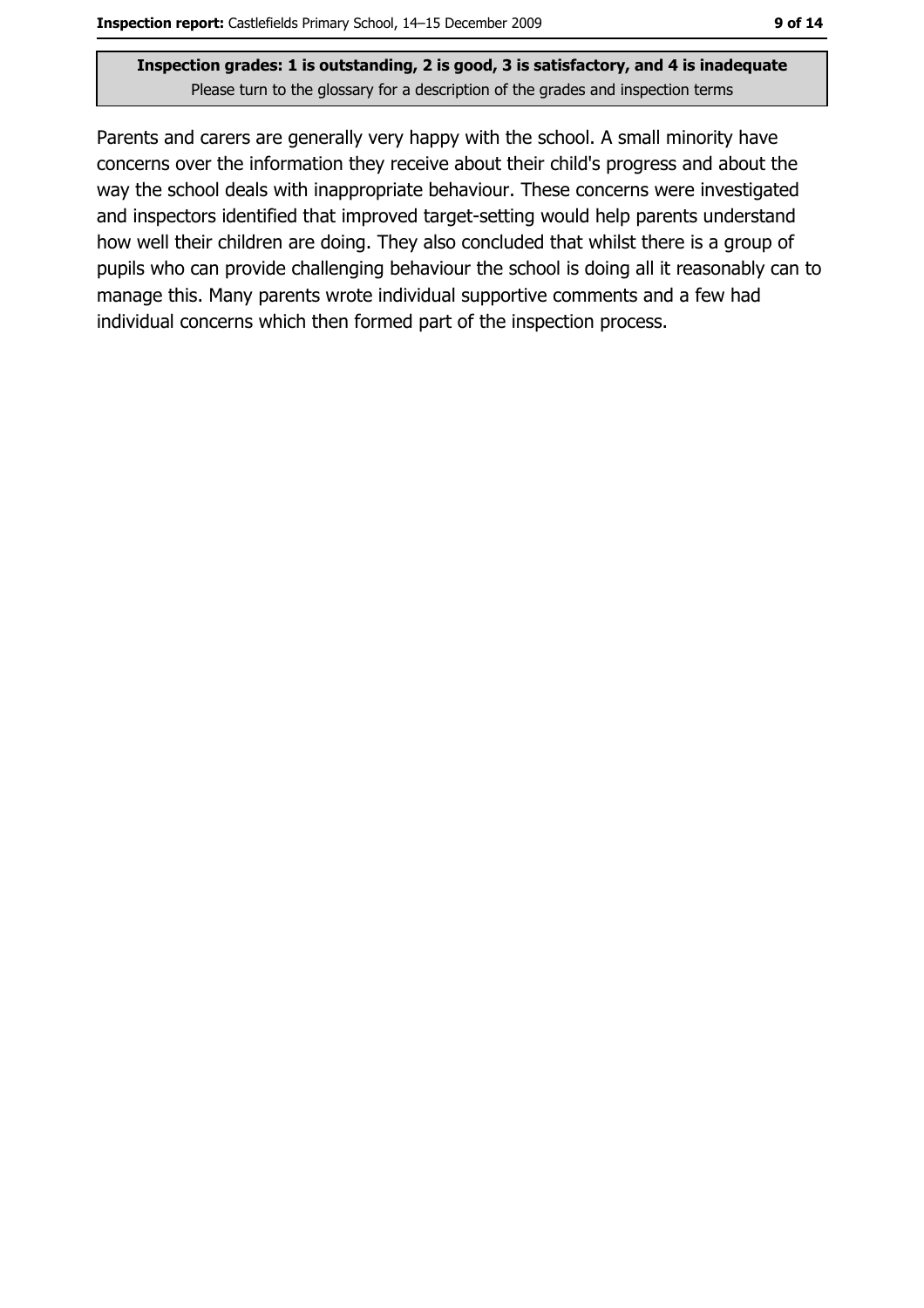## Responses from parents and carers to Ofsted's questionnaire

Ofsted invited all the registered parents and carers of pupils registered at Castlefields Primary School to complete a questionnaire about their views of the school.

In the questionnaire, parents and carers were asked to record how strongly they agreed with 13 statements about the school. The inspection team received 69 completed questionnaires by the end of the on-site inspection. In total, there are 220 pupils registered at the school.

| <b>Statements</b>                                                                                                                                                                                                                                       | <b>Strongly</b><br><b>Agree</b> |               |              |               |                | <b>Agree</b>   |                | <b>Disagree</b> |  | <b>Strongly</b><br>disagree |  |
|---------------------------------------------------------------------------------------------------------------------------------------------------------------------------------------------------------------------------------------------------------|---------------------------------|---------------|--------------|---------------|----------------|----------------|----------------|-----------------|--|-----------------------------|--|
|                                                                                                                                                                                                                                                         | <b>Total</b>                    | $\frac{0}{0}$ | <b>Total</b> | $\frac{0}{0}$ | <b>Total</b>   | $\frac{1}{2}$  | <b>Total</b>   | $\frac{1}{2}$   |  |                             |  |
| My child enjoys school                                                                                                                                                                                                                                  | 39                              | 57            | 24           | 35            | 3              | 4              | $\Omega$       | 0               |  |                             |  |
| The school keeps my child<br>safe                                                                                                                                                                                                                       | 35                              | 51            | 30           | 43            | $\overline{2}$ | 3              | $\mathbf{0}$   | 0               |  |                             |  |
| The school informs me<br>about my child's progress                                                                                                                                                                                                      | 21                              | 30            | 38           | 55            | 8              | 12             | $\mathbf{1}$   | $\mathbf{1}$    |  |                             |  |
| My child is making enough<br>progress at this school                                                                                                                                                                                                    | 27                              | 39            | 40           | 58            | $\mathbf{1}$   | 1              | $\mathbf 0$    | 0               |  |                             |  |
| The teaching is good at this<br>school                                                                                                                                                                                                                  | 31                              | 45            | 34           | 49            | $\mathbf{1}$   | 1              | 0              | 0               |  |                             |  |
| The school helps me to<br>support my child's learning                                                                                                                                                                                                   | 25                              | 36            | 30           | 43            | 6              | 9              | $\mathbf 0$    | 0               |  |                             |  |
| The school helps my child to<br>have a healthy lifestyle                                                                                                                                                                                                | 27                              | 39            | 37           | 54            | 3              | 4              | 0              | 0               |  |                             |  |
| The school makes sure that<br>my child is well prepared for<br>the future (for example<br>changing year group,<br>changing school, and for<br>children who are finishing<br>school, entering further or<br>higher education, or<br>entering employment) | 32                              | 46            | 26           | 38            | $\overline{4}$ | 6              | $\mathbf 0$    | 0               |  |                             |  |
| The school meets my child's<br>particular needs                                                                                                                                                                                                         | 33                              | 48            | 29           | 42            | 4              | 6              | 0              | 0               |  |                             |  |
| The school deals effectively<br>with unacceptable behaviour                                                                                                                                                                                             | 20                              | 29            | 36           | 52            | 5              | $\overline{7}$ | 4              | 6               |  |                             |  |
| The school takes account of<br>my suggestions and<br>concerns                                                                                                                                                                                           | 19                              | 28            | 39           | 57            | 3              | 4              | $\overline{2}$ | 3               |  |                             |  |
| The school is led and<br>managed effectively                                                                                                                                                                                                            | 22                              | 32            | 38           | 55            | $\overline{2}$ | 3              | 3              | $\overline{4}$  |  |                             |  |
| Overall, I am happy with my<br>child's experience at this<br>school                                                                                                                                                                                     | 32                              | 46            | 32           | 46            | $\overline{2}$ | 3              | $\overline{2}$ | 3               |  |                             |  |

The table above summarises the responses that parents and carers made to each statement. The percentages indicate the proportion of parents and carers giving that response out of the total number of completed questionnaires. Where one or more parents and carers chose not to answer a particular question, the percentages will not add up to 100%.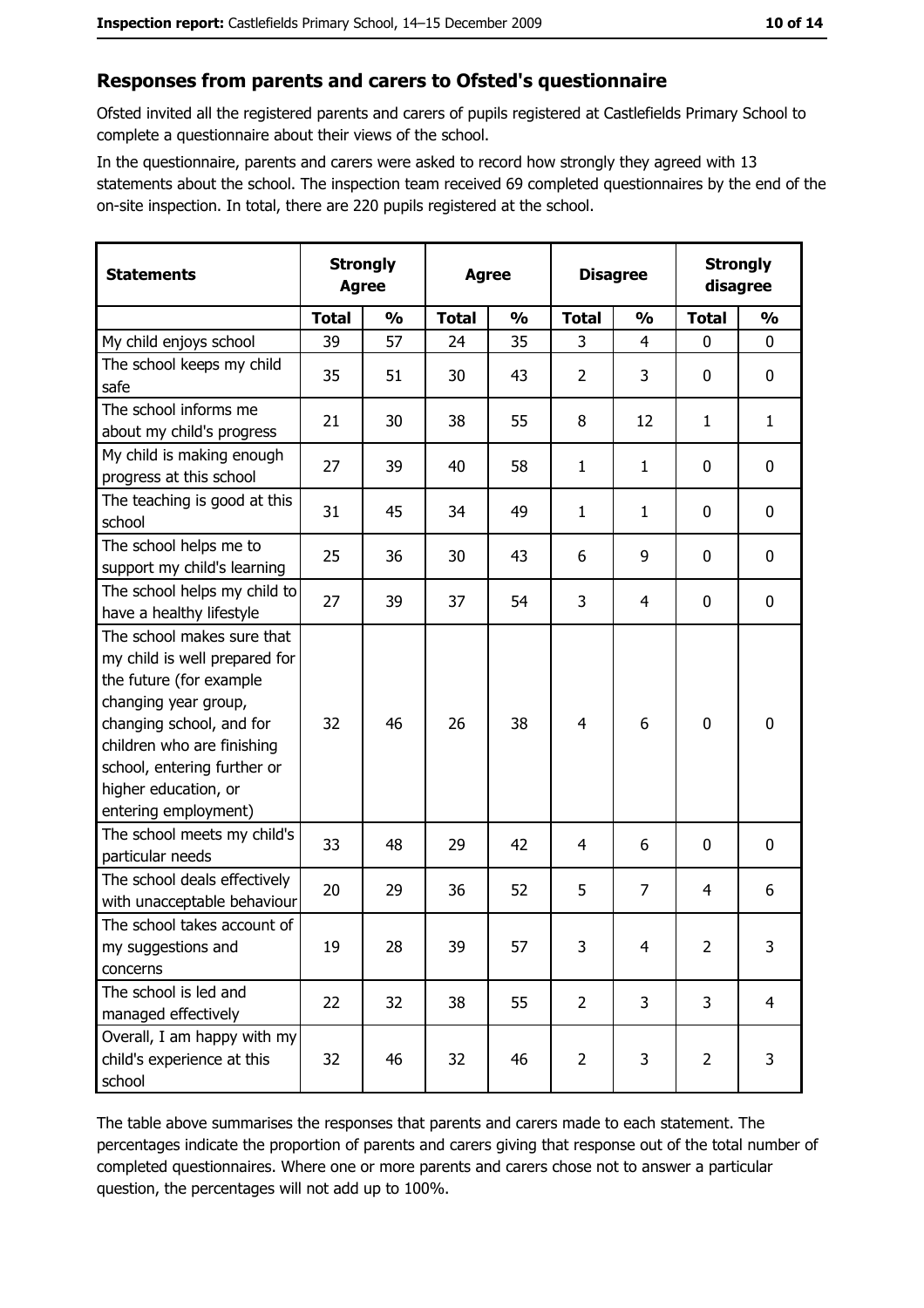# Glossary

| <b>Grade</b> | <b>Judgement</b> | <b>Description</b>                                                                                                                                                                                                               |  |
|--------------|------------------|----------------------------------------------------------------------------------------------------------------------------------------------------------------------------------------------------------------------------------|--|
| Grade 1      | Outstanding      | These features are highly effective. An oustanding<br>school provides exceptionally well for its pupils' needs.                                                                                                                  |  |
| Grade 2      | Good             | These are very positive features of a school. A school<br>that is good is serving its pupils well.                                                                                                                               |  |
| Grade 3      | Satisfactory     | These features are of reasonable quality. A satisfactory<br>school is providing adequately for its pupils.                                                                                                                       |  |
| Grade 4      | Inadequate       | These features are not of an acceptable standard. An<br>inadequate school needs to make significant<br>improvement in order to meet the needs of its pupils.<br>Ofsted inspectors will make further visits until it<br>improves. |  |

# What inspection judgements mean

## Overall effectiveness of schools inspected between September 2007 and July 2008

|                       | Overall effectiveness judgement (percentage of<br>schools) |      |                     |                   |
|-----------------------|------------------------------------------------------------|------|---------------------|-------------------|
| <b>Type of school</b> | <b>Outstanding</b>                                         | Good | <b>Satisfactory</b> | <b>Inadequate</b> |
| Nursery schools       | 39                                                         | 58   | 3                   | 0                 |
| Primary schools       | 13                                                         | 50   | 33                  | 4                 |
| Secondary schools     | 17                                                         | 40   | 34                  | 9                 |
| Sixth forms           | 18                                                         | 43   | 37                  | $\overline{2}$    |
| Special schools       | 26                                                         | 54   | 18                  | $\overline{2}$    |
| Pupil referral units  | 7                                                          | 55   | 30                  | 7                 |
| All schools           | 15                                                         | 49   | 32                  | 5                 |

New school inspection arrangements were introduced on 1 September 2009. This means that inspectors now make some additional judgements that were not made previously.

The data in the table above were reported in The Annual Report of Her Majesty's Chief Inspector of Education, Children's Services and Skills 2007/08.

Percentages are rounded and do not always add exactly to 100. Secondary school figures include those that have sixth forms, and sixth form figures include only the data specifically for sixth form inspection judgements.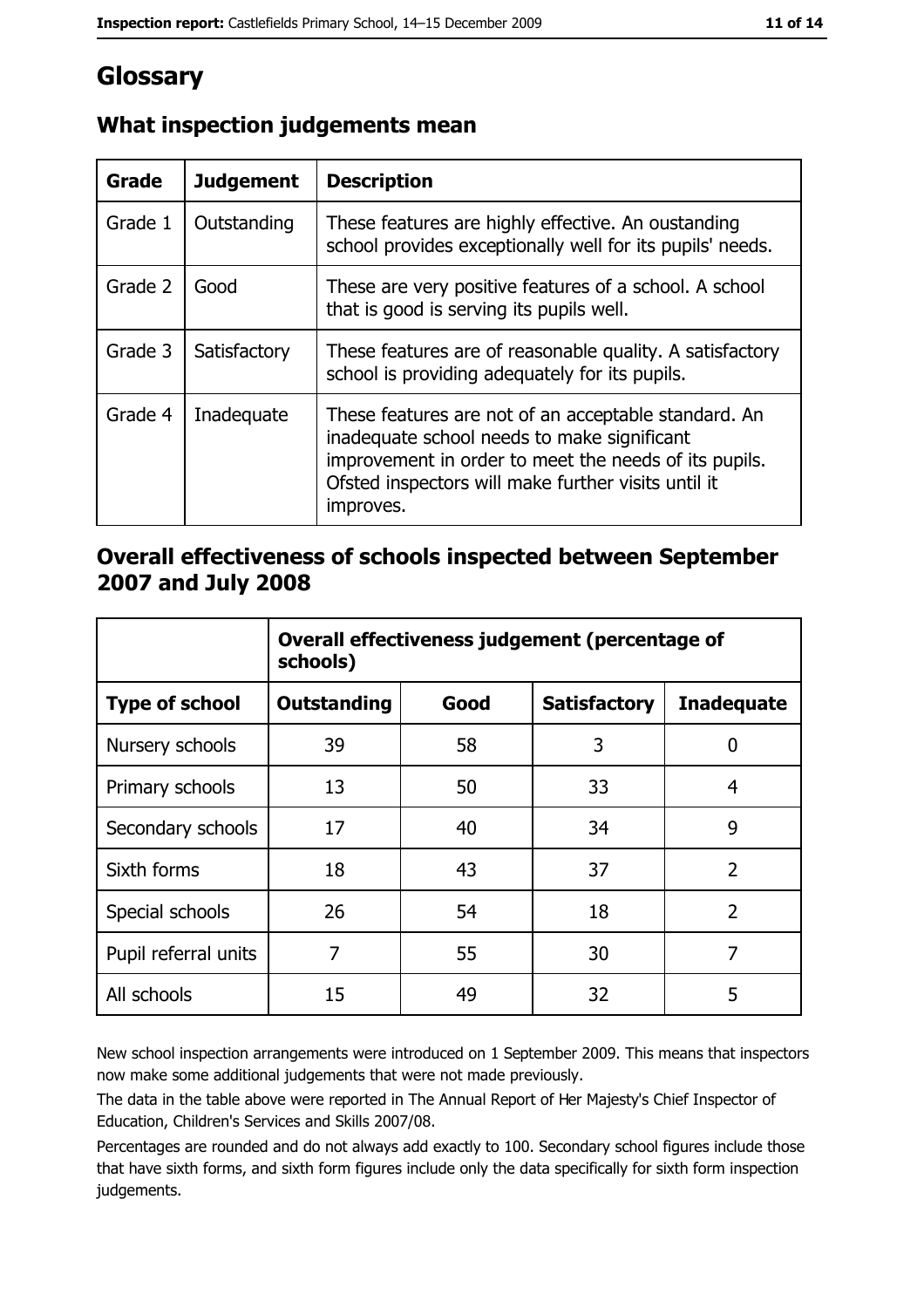# **Common terminology used by inspectors**

| Achievement:                  | the progress and success of a pupil in<br>their learning, development or training.                                                                                                                                                                                                                           |
|-------------------------------|--------------------------------------------------------------------------------------------------------------------------------------------------------------------------------------------------------------------------------------------------------------------------------------------------------------|
| Attainment:                   | the standard of the pupils' work shown by<br>test and examination results and in<br>lessons.                                                                                                                                                                                                                 |
| Capacity to improve:          | the proven ability of the school to<br>continue improving. Inspectors base this<br>judgement on what the school has<br>accomplished so far and on the quality of<br>its systems to maintain improvement.                                                                                                     |
| Leadership and management:    | the contribution of all the staff with<br>responsibilities, not just the headteacher,<br>to identifying priorities, directing and<br>motivating staff and running the school.                                                                                                                                |
| Learning:                     | how well pupils acquire knowledge,<br>develop their understanding, learn and<br>practise skills and are developing their<br>competence as learners.                                                                                                                                                          |
| <b>Overall effectiveness:</b> | inspectors form a judgement on a school's<br>overall effectiveness based on the findings<br>from their inspection of the school. The<br>following judgements, in particular,<br>influence what the overall effectiveness<br>judgement will be.                                                               |
|                               | The school's capacity for sustained<br>improvement.<br>Outcomes for individuals and groups<br>of pupils.<br>The quality of teaching.<br>The extent to which the curriculum<br>meets pupil's needs, including where<br>relevant, through partnerships.<br>The effectiveness of care, guidance<br>and support. |
| Progress:                     | the rate at which pupils are learning in<br>lessons and over longer periods of time. It<br>is often measured by comparing the<br>pupils' attainment at the end of a key<br>stage with their attainment when they<br>started.                                                                                 |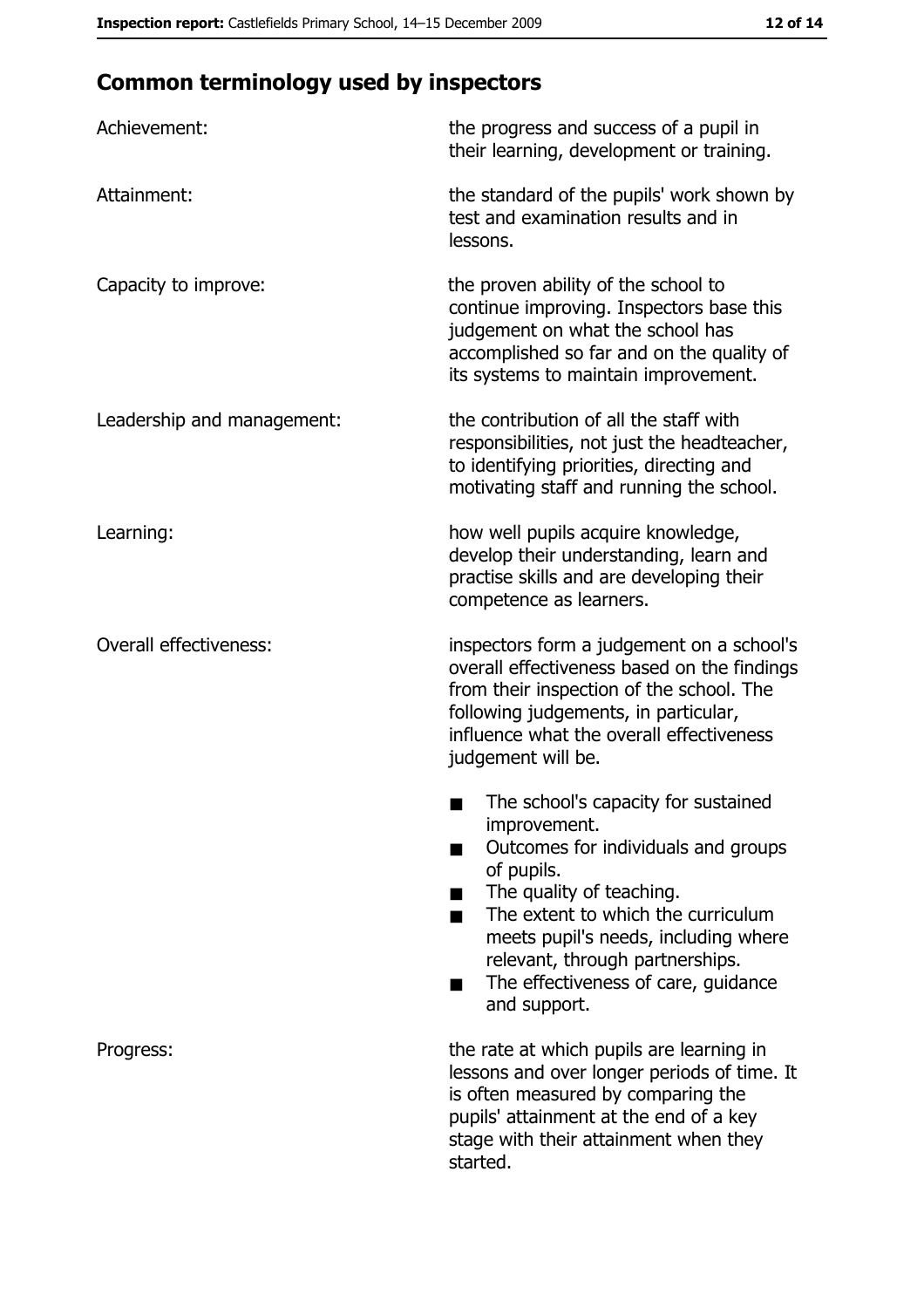This letter is provided for the school, parents and carers to share with their children. It describes Ofsted's main findings from the inspection of their school.



## 16 December 2009

**Dear Pupils** 

## Inspection of Castlefields Primary school, Bridgnorth, WV16 5DQ

Thank you for welcoming us and helping us when we came to your school. We really enjoyed visiting you and seeing you learning and playing together. Your school is giving you a good education. There are many things we admired about it and these are a few of them:

- you make good progress as a result of good teaching  $\blacksquare$
- you behave well and told us how much you enjoy school  $\blacksquare$
- you have very good relationships with your teachers and with each other  $\blacksquare$
- you have a good understanding of how to keep safe, fit and healthy  $\blacksquare$
- all the staff look after you and care for you well.  $\blacksquare$

There are a few things we have asked the school to do to make it better. They are:

- make sure that the work they give you to do always matches your ability and  $\blacksquare$ supports your learning
- make better use of target-setting so that both you and your parents/carers know  $\blacksquare$ how well you are doing compared to what you should be aiming for
- develop links with schools and communities beyond the local community to give you  $\blacksquare$ a greater understanding of life around Britain.

You can help by carrying on working hard and helping your teachers.

Yours sincerely

John Horwood

Lead Inspector